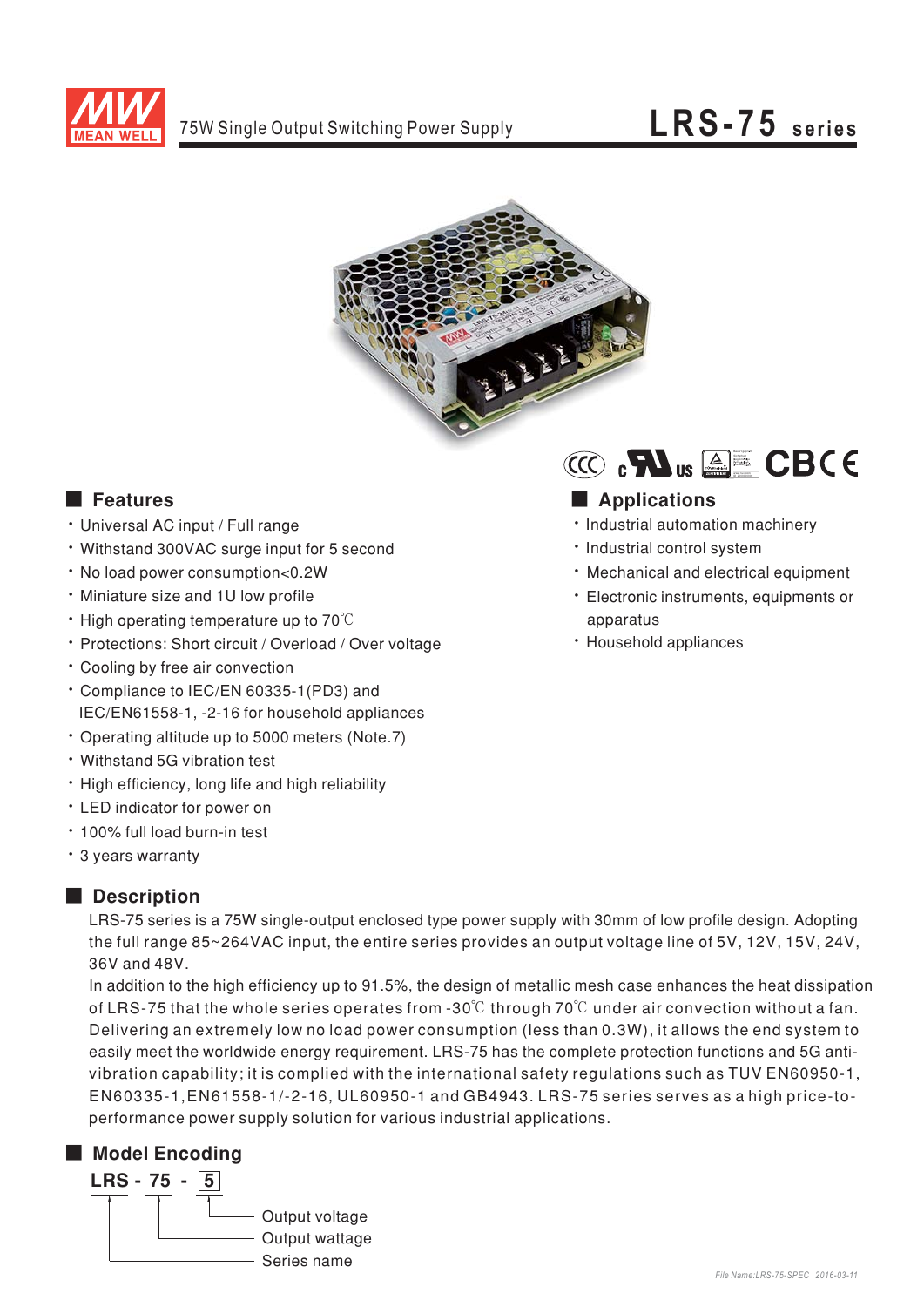

## **SPECIFICATION**

| <b>MODEL</b>           |                                                                                                                                                                                                                                                                                                                                                                                                                                                                                                                                                                                                                                                                                                                                                                                                                                                                                                                                                                                                                                                                                                                                                                                                                                                    | <b>LRS-75-5</b>                                                                                   | <b>LRS-75-12</b> | <b>LRS-75-15</b>       | <b>LRS-75-24</b> | <b>LRS-75-36</b> | <b>LRS-75-48</b>     |  |
|------------------------|----------------------------------------------------------------------------------------------------------------------------------------------------------------------------------------------------------------------------------------------------------------------------------------------------------------------------------------------------------------------------------------------------------------------------------------------------------------------------------------------------------------------------------------------------------------------------------------------------------------------------------------------------------------------------------------------------------------------------------------------------------------------------------------------------------------------------------------------------------------------------------------------------------------------------------------------------------------------------------------------------------------------------------------------------------------------------------------------------------------------------------------------------------------------------------------------------------------------------------------------------|---------------------------------------------------------------------------------------------------|------------------|------------------------|------------------|------------------|----------------------|--|
|                        | <b>DC VOLTAGE</b>                                                                                                                                                                                                                                                                                                                                                                                                                                                                                                                                                                                                                                                                                                                                                                                                                                                                                                                                                                                                                                                                                                                                                                                                                                  | 5V                                                                                                | 12V              | 15V                    | <b>24V</b>       | 36V              | 48V                  |  |
| <b>OUTPUT</b>          | <b>RATED CURRENT</b>                                                                                                                                                                                                                                                                                                                                                                                                                                                                                                                                                                                                                                                                                                                                                                                                                                                                                                                                                                                                                                                                                                                                                                                                                               | 14A                                                                                               | 6A               | 5A                     | 3.2A             | 2.1A             | 1.6A                 |  |
|                        | <b>CURRENT RANGE</b>                                                                                                                                                                                                                                                                                                                                                                                                                                                                                                                                                                                                                                                                                                                                                                                                                                                                                                                                                                                                                                                                                                                                                                                                                               | $0 - 14A$                                                                                         | $0 - 6A$         | $0 \sim 5A$            | $0 - 3.2A$       | $0 - 2.1A$       | $0 - 1.6A$           |  |
|                        | <b>RATED POWER</b>                                                                                                                                                                                                                                                                                                                                                                                                                                                                                                                                                                                                                                                                                                                                                                                                                                                                                                                                                                                                                                                                                                                                                                                                                                 | 70W                                                                                               | 72W              | 75W                    | 76.8W            | 75.6W            | 76.8W                |  |
|                        | RIPPLE & NOISE (max.) Note.2 100mVp-p                                                                                                                                                                                                                                                                                                                                                                                                                                                                                                                                                                                                                                                                                                                                                                                                                                                                                                                                                                                                                                                                                                                                                                                                              |                                                                                                   | 120mVp-p         | 120mVp-p               | 150mVp-p         | 200mVp-p         | 200mVp-p             |  |
|                        | <b>VOLTAGE ADJ. RANGE</b>                                                                                                                                                                                                                                                                                                                                                                                                                                                                                                                                                                                                                                                                                                                                                                                                                                                                                                                                                                                                                                                                                                                                                                                                                          | $4.5 - 5.5V$                                                                                      | $10.2 - 13.8V$   | $13.5 - 18V$           | $21.6 - 28.8V$   | $32.4 - 39.6V$   | $43.2 - 52.8V$       |  |
|                        | VOLTAGE TOLERANCE Note.3 $\pm$ 2.0%                                                                                                                                                                                                                                                                                                                                                                                                                                                                                                                                                                                                                                                                                                                                                                                                                                                                                                                                                                                                                                                                                                                                                                                                                |                                                                                                   | ±1.0%            | ±1.0%                  | ±1.0%            | ±1.0%            | ±1.0%                |  |
|                        | LINE REGULATION Note.4 $\pm$ 0.5%                                                                                                                                                                                                                                                                                                                                                                                                                                                                                                                                                                                                                                                                                                                                                                                                                                                                                                                                                                                                                                                                                                                                                                                                                  |                                                                                                   | ±0.5%            | $\pm 0.5\%$            | ±0.5%            | ±0.5%            | ±0.5%                |  |
|                        | <b>LOAD REGULATION Note.5 <math>\pm</math> 1.0%</b>                                                                                                                                                                                                                                                                                                                                                                                                                                                                                                                                                                                                                                                                                                                                                                                                                                                                                                                                                                                                                                                                                                                                                                                                |                                                                                                   | ±0.5%            | ±0.5%                  | ±0.5%            | ±0.5%            | ±0.5%                |  |
|                        | <b>SETUP, RISE TIME</b>                                                                                                                                                                                                                                                                                                                                                                                                                                                                                                                                                                                                                                                                                                                                                                                                                                                                                                                                                                                                                                                                                                                                                                                                                            | 500ms, 30ms/230VAC<br>500ms, 30ms/115VAC at full load                                             |                  |                        |                  |                  |                      |  |
|                        | <b>HOLD UP TIME (Typ.)</b>                                                                                                                                                                                                                                                                                                                                                                                                                                                                                                                                                                                                                                                                                                                                                                                                                                                                                                                                                                                                                                                                                                                                                                                                                         | 60ms/230VAC<br>12ms/115VAC at full load                                                           |                  |                        |                  |                  |                      |  |
| <b>INPUT</b>           | <b>VOLTAGE RANGE</b>                                                                                                                                                                                                                                                                                                                                                                                                                                                                                                                                                                                                                                                                                                                                                                                                                                                                                                                                                                                                                                                                                                                                                                                                                               | 85~264VAC<br>$120 - 373$ VDC                                                                      |                  |                        |                  |                  |                      |  |
|                        | <b>FREQUENCY RANGE</b>                                                                                                                                                                                                                                                                                                                                                                                                                                                                                                                                                                                                                                                                                                                                                                                                                                                                                                                                                                                                                                                                                                                                                                                                                             | $47 \sim 63$ Hz                                                                                   |                  |                        |                  |                  |                      |  |
|                        | <b>EFFICIENCY (Typ.)</b>                                                                                                                                                                                                                                                                                                                                                                                                                                                                                                                                                                                                                                                                                                                                                                                                                                                                                                                                                                                                                                                                                                                                                                                                                           | 86.5%                                                                                             | 89%              | 89%                    | 90%              | 91.5%            | 91.5%                |  |
|                        | <b>AC CURRENT (Typ.)</b>                                                                                                                                                                                                                                                                                                                                                                                                                                                                                                                                                                                                                                                                                                                                                                                                                                                                                                                                                                                                                                                                                                                                                                                                                           | 1.4A/115VAC                                                                                       | 0.85A/230VAC     |                        |                  |                  |                      |  |
|                        | <b>INRUSH CURRENT (Typ.)</b>                                                                                                                                                                                                                                                                                                                                                                                                                                                                                                                                                                                                                                                                                                                                                                                                                                                                                                                                                                                                                                                                                                                                                                                                                       | COLD START 50A/230VAC                                                                             |                  |                        |                  |                  |                      |  |
|                        | <b>LEAKAGE CURRENT</b>                                                                                                                                                                                                                                                                                                                                                                                                                                                                                                                                                                                                                                                                                                                                                                                                                                                                                                                                                                                                                                                                                                                                                                                                                             | <0.75mA/240VAC                                                                                    |                  |                        |                  |                  |                      |  |
|                        |                                                                                                                                                                                                                                                                                                                                                                                                                                                                                                                                                                                                                                                                                                                                                                                                                                                                                                                                                                                                                                                                                                                                                                                                                                                    | 110 $\sim$ 150% rated output power                                                                |                  |                        |                  |                  |                      |  |
|                        | <b>OVER LOAD</b>                                                                                                                                                                                                                                                                                                                                                                                                                                                                                                                                                                                                                                                                                                                                                                                                                                                                                                                                                                                                                                                                                                                                                                                                                                   | Protection type : Hiccup mode, recovers automatically after fault condition is removed            |                  |                        |                  |                  |                      |  |
| <b>PROTECTION</b>      |                                                                                                                                                                                                                                                                                                                                                                                                                                                                                                                                                                                                                                                                                                                                                                                                                                                                                                                                                                                                                                                                                                                                                                                                                                                    | $5.75 - 6.75V$                                                                                    | $13.8 - 16.2V$   | $18.75 \approx 21.75V$ | $28.8 - 33.6V$   | $41.4 - 48.6V$   | $55.2 \approx 64.8V$ |  |
|                        | <b>OVER VOLTAGE</b>                                                                                                                                                                                                                                                                                                                                                                                                                                                                                                                                                                                                                                                                                                                                                                                                                                                                                                                                                                                                                                                                                                                                                                                                                                | Protection type : Shut down o/p voltage, re-power on to recover                                   |                  |                        |                  |                  |                      |  |
|                        | <b>WORKING TEMP.</b>                                                                                                                                                                                                                                                                                                                                                                                                                                                                                                                                                                                                                                                                                                                                                                                                                                                                                                                                                                                                                                                                                                                                                                                                                               | $-30 \sim +70^{\circ}$ C (Refer to "Derating Curve")                                              |                  |                        |                  |                  |                      |  |
|                        | <b>WORKING HUMIDITY</b>                                                                                                                                                                                                                                                                                                                                                                                                                                                                                                                                                                                                                                                                                                                                                                                                                                                                                                                                                                                                                                                                                                                                                                                                                            | $20 \sim 90\%$ RH non-condensing                                                                  |                  |                        |                  |                  |                      |  |
|                        | ENVIRONMENT STORAGE TEMP., HUMIDITY                                                                                                                                                                                                                                                                                                                                                                                                                                                                                                                                                                                                                                                                                                                                                                                                                                                                                                                                                                                                                                                                                                                                                                                                                | $-40 \sim +85^{\circ}$ C, 10 ~ 95% RH                                                             |                  |                        |                  |                  |                      |  |
|                        | <b>TEMP, COEFFICIENT</b>                                                                                                                                                                                                                                                                                                                                                                                                                                                                                                                                                                                                                                                                                                                                                                                                                                                                                                                                                                                                                                                                                                                                                                                                                           | $\pm$ 0.03%/°C (0 ~ 50°C)                                                                         |                  |                        |                  |                  |                      |  |
|                        | <b>VIBRATION</b>                                                                                                                                                                                                                                                                                                                                                                                                                                                                                                                                                                                                                                                                                                                                                                                                                                                                                                                                                                                                                                                                                                                                                                                                                                   | 10 ~ 500Hz, 5G 10min./1cycle, 60min. each along X, Y, Z axes                                      |                  |                        |                  |                  |                      |  |
|                        | <b>SAFETY STANDARDS</b>                                                                                                                                                                                                                                                                                                                                                                                                                                                                                                                                                                                                                                                                                                                                                                                                                                                                                                                                                                                                                                                                                                                                                                                                                            | UL60950-1, TUV EN60950-1, EN60335-1, EN61558-1/-2-16, CCC GB4943 approved                         |                  |                        |                  |                  |                      |  |
| <b>EMC</b><br>(Note 8) | <b>SAFETY &amp; WITHSTAND VOLTAGE</b>                                                                                                                                                                                                                                                                                                                                                                                                                                                                                                                                                                                                                                                                                                                                                                                                                                                                                                                                                                                                                                                                                                                                                                                                              | I/P-O/P:3.75KVAC I/P-FG:2KVAC O/P-FG:1.25KVAC                                                     |                  |                        |                  |                  |                      |  |
|                        | <b>ISOLATION RESISTANCE</b>                                                                                                                                                                                                                                                                                                                                                                                                                                                                                                                                                                                                                                                                                                                                                                                                                                                                                                                                                                                                                                                                                                                                                                                                                        | I/P-O/P, I/P-FG, O/P-FG:100M Ohms/500VDC / 25°C/70% RH                                            |                  |                        |                  |                  |                      |  |
|                        | <b>EMC EMISSION</b>                                                                                                                                                                                                                                                                                                                                                                                                                                                                                                                                                                                                                                                                                                                                                                                                                                                                                                                                                                                                                                                                                                                                                                                                                                | Compliance to EN55022 (CISPR22), GB9254 Class B, EN55014, EN61000-3-2,-3                          |                  |                        |                  |                  |                      |  |
|                        | <b>EMC IMMUNITY</b>                                                                                                                                                                                                                                                                                                                                                                                                                                                                                                                                                                                                                                                                                                                                                                                                                                                                                                                                                                                                                                                                                                                                                                                                                                | Compliance to EN61000-4-2,3,4,5,6,8,11, EN61000-6-2 (EN50082-2), heavy industry level, criteria A |                  |                        |                  |                  |                      |  |
| <b>OTHERS</b>          | <b>MTBF</b>                                                                                                                                                                                                                                                                                                                                                                                                                                                                                                                                                                                                                                                                                                                                                                                                                                                                                                                                                                                                                                                                                                                                                                                                                                        | MIL-HDBK-217F $(25^{\circ}C)$<br>681.2K hrs min.                                                  |                  |                        |                  |                  |                      |  |
|                        | <b>DIMENSION</b>                                                                                                                                                                                                                                                                                                                                                                                                                                                                                                                                                                                                                                                                                                                                                                                                                                                                                                                                                                                                                                                                                                                                                                                                                                   | 99*97*30mm (L*W*H)                                                                                |                  |                        |                  |                  |                      |  |
|                        | <b>PACKING</b>                                                                                                                                                                                                                                                                                                                                                                                                                                                                                                                                                                                                                                                                                                                                                                                                                                                                                                                                                                                                                                                                                                                                                                                                                                     | 0.3Kg; 45pcs/ 14.5Kg/ 0.77CUFT                                                                    |                  |                        |                  |                  |                      |  |
| <b>NOTE</b>            | 1. All parameters NOT specially mentioned are measured at 230VAC input, rated load and 25 <sup>°</sup> C of ambient temperature.<br>2. Ripple & noise are measured at 20MHz of bandwidth by using a 12" twisted pair-wire terminated with a 0.1uf & 47uf parallel capacitor.<br>3. Tolerance : includes set up tolerance, line regulation and load regulation.<br>4. Line regulation is measured from low line to high line at rated load.<br>5. Load regulation is measured from 0% to 100% rated load.<br>6. Length of set up time is measured at cold first start. Turning ON/OFF the power supply very quickly may lead to increase of the set up<br>time.<br>7. The ambient temperature derating of $5^{\circ}$ C/1000m is needed for operating altitude greater than 2000m(6500ft).<br>8. The power supply is considered a component which will be installed into a final equipment. All the EMC tests are been executed by<br>mounting the unit on a 360mm*360mm metal plate with 1mm of thickness. The final equipment must be re-confirmed that it still meets<br>EMC directives. For guidance on how to perform these EMC tests, please refer to "EMI testing of component power supplies."<br>(as available on http://www.meanwell.com) |                                                                                                   |                  |                        |                  |                  |                      |  |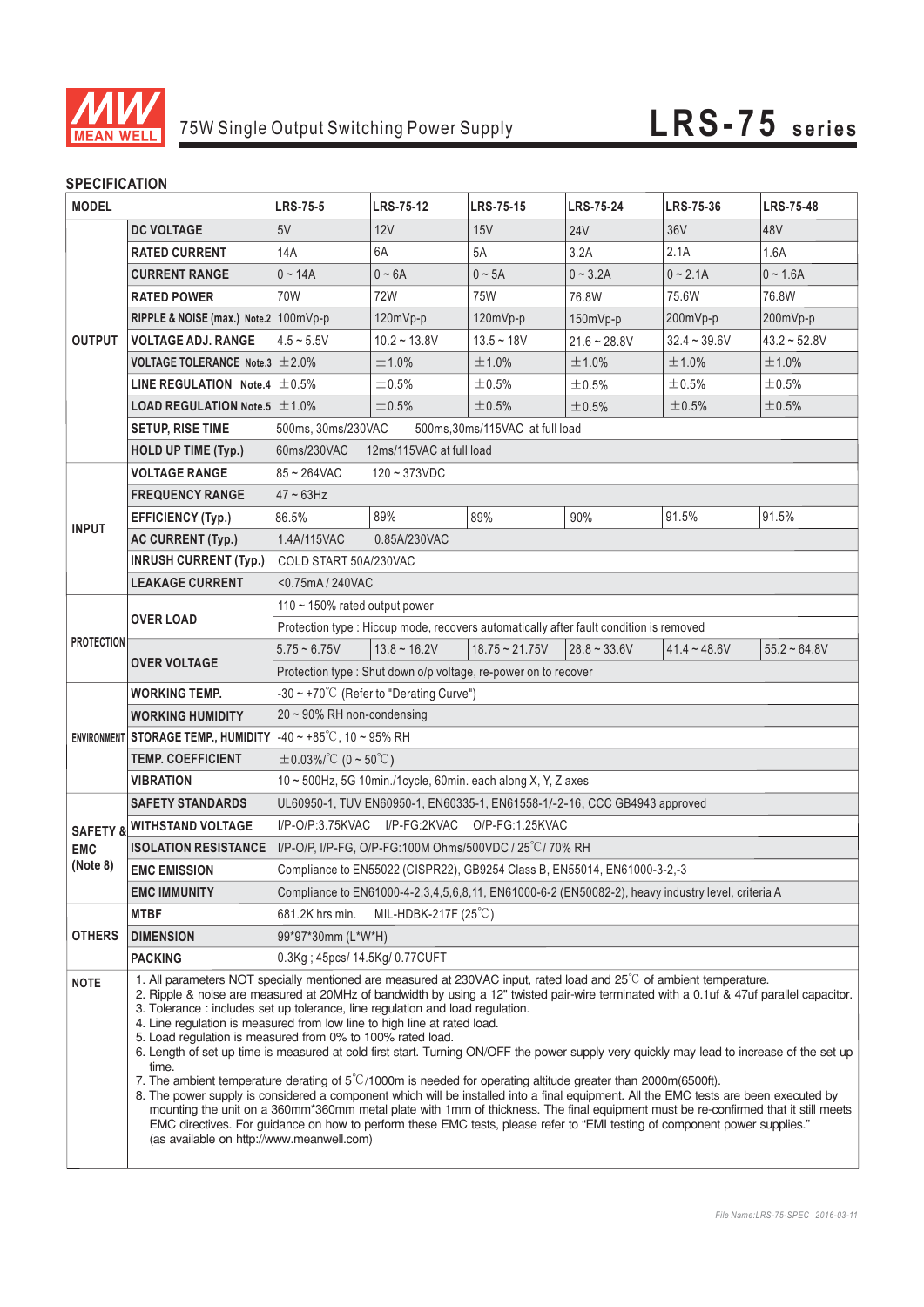

# 75W Single Output Switching Power Supply **LRS-75 series**